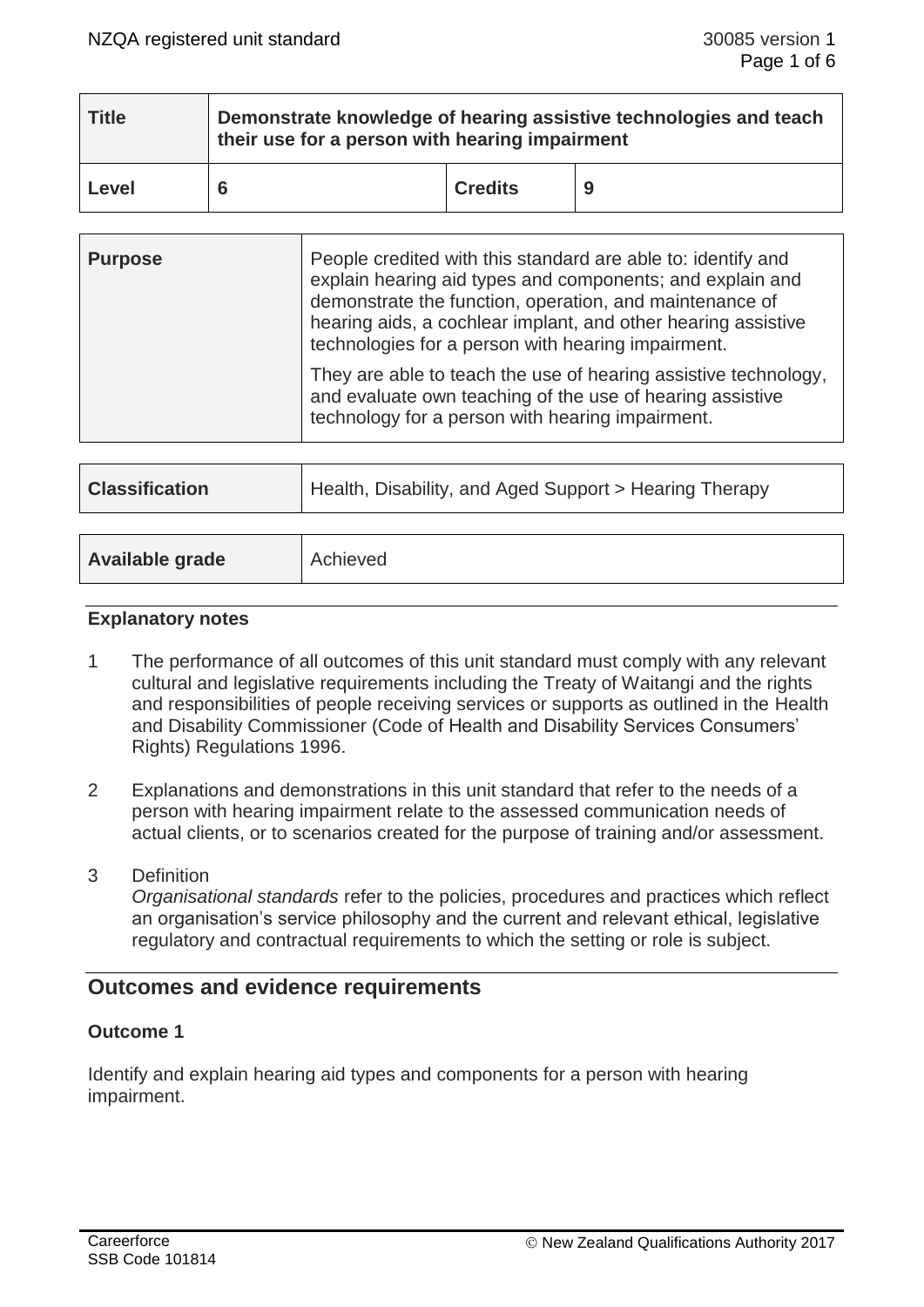# **Evidence requirements**

- 1.1 Hearing aid types are identified and explained in terms of the needs of a person with hearing impairment.
	- Range hearing aid types must include behind the ear (BTE), open fitted hearing aids (OFHA), in the ear (ITE), in the canal (ITC), completely in the canal (CIC), receiver in the ear (RITE), receiver in the canal (RIC), body aid, bone-anchored hearing aid (BAHA), CROS aid, BICROS aid; needs may include but are not limited to – level of hearing impairment, physical dexterity, visual ability, cognitive function, personal choice.
- 1.2 Hearing aid earmoulds and tubing are identified and explained in terms of the needs of a person with hearing impairment.
	- Range earmoulds and tubing may include but are not limited to  $-$  skeletal, full-concha, half-concha, soft acrylic, dome, flange, Libby horn, pre-bent, open fit tubing; needs may include but are not limited to – level of hearing impairment, physical dexterity, visual ability, cognitive function.

## **Outcome 2**

Explain and demonstrate the function, operation, and maintenance of hearing aids for a person with hearing impairment.

Range hearing aid types may include but are not limited to  $-$  behind the ear (BTE), open fitted hearing aids (OFHA), in the ear (ITE), in the canal (ITC), completely in the canal (CIC), receiver in the ear (RITE), receiver in the canal (RIC), body aid, bone-anchored hearing aid (BAHA), CROS aid, BICROS aid; must include a minimum of four hearing aid types.

#### **Evidence requirements**

- 2.1 Hearing aid parts are identified and explained in terms of their function.
	- Range hearing aid parts may include but are not limited to on-off feature, receiver, volume control, battery compartment, microphone, Direct Audio Input (DAI), tone-hook, telecoil, FM input, remote controls, variable programming, wireless connectivity.
- 2.2 Operation of hearing aid is demonstrated in accordance with manufacturer's instructions.
	- Range operation may include but is not limited to battery insertion and removal, placement of hearing aid, use of controls.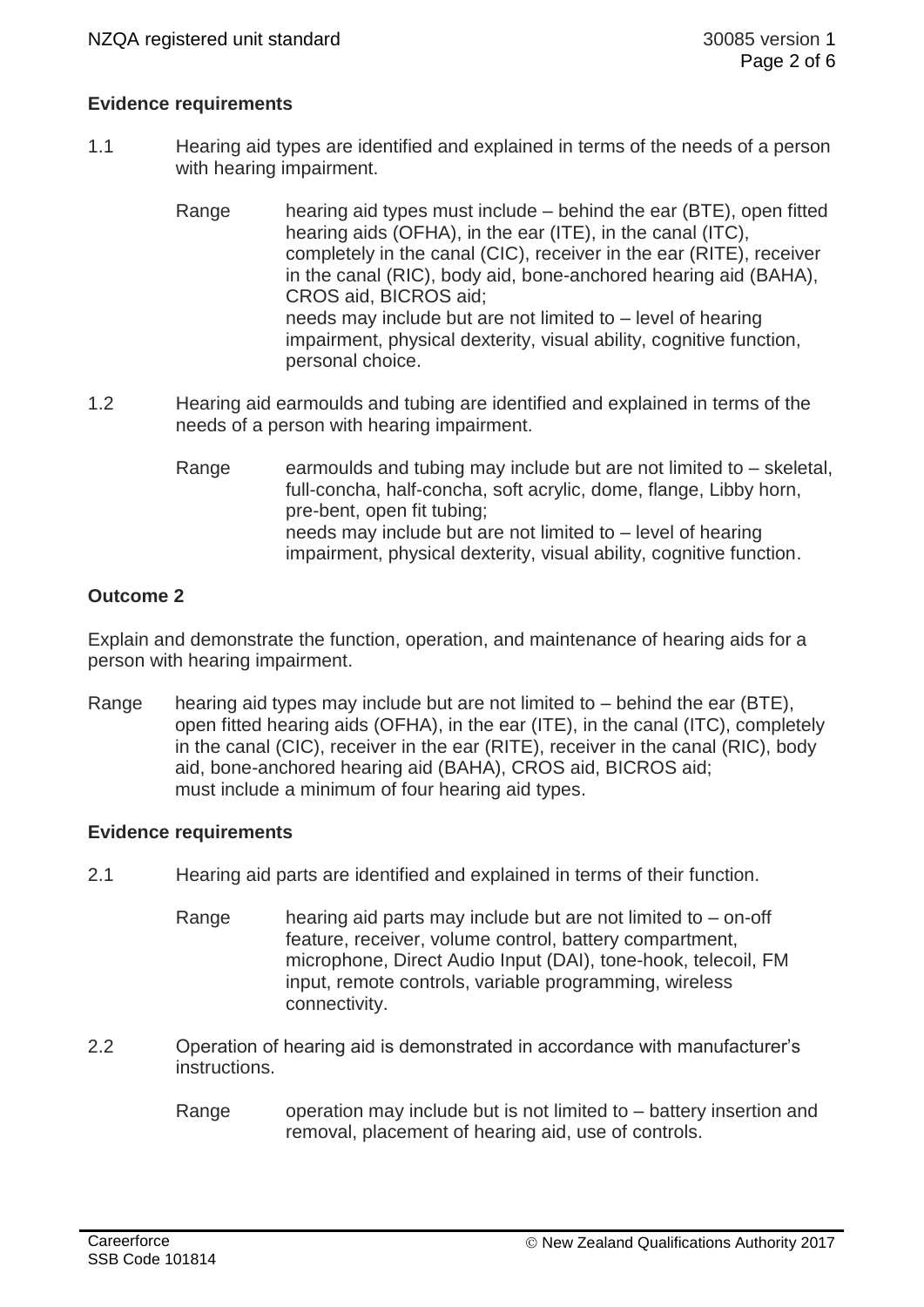- 2.3 Maintenance of hearing aids is demonstrated in accordance with manufacturer's instructions.
	- Range maintenance routine may include but is not limited to cleaning, wax removal, moisture removal, replacing filter covers, battery testing.
- 2.4 Troubleshooting routines and minor repairs are demonstrated in accordance with organisational standards.
	- Range troubleshooting routines and minor repairs may include but are not limited to – flat batteries, changing wax filters and microphone filters, assessing acoustic feedback, damaged or ill-fitting earmoulds, microphone function and battery jam, replacing tone hook, re-tubing.

# **Outcome 3**

Explain and demonstrate the function, operation, and maintenance of a cochlear implant for a person with hearing impairment.

## **Evidence requirements**

- 3.1 Cochlear implant types are identified and explained in terms of the needs of a person with hearing impairment.
	- Range behind the ear, body worn; needs may include but are not limited to – level of hearing impairment, physical dexterity, cognitive function, visual ability, personal choice.
- 3.2 Cochlear implant parts are identified and explained in terms of their function.
	- Range cochlear implant parts may include but are not limited to electrode array, stimulus-plate, magnet, transmitter coil, cables, and speech processor components (microphone, on-off, volume and sensitivity controls, variable programming, Direct Audio Input (DAI), battery compartment).
- 3.3 Cochlear implant accessories are identified and explained in terms of their function.
	- Range cochlear implant accessories may include but are not limited to  $$ personal communication systems, retainers, wireless streaming devices, drying kits; evidence of two accessories is required.
- 3.4 Operation of cochlear implants is demonstrated in accordance with manufacturer's instructions.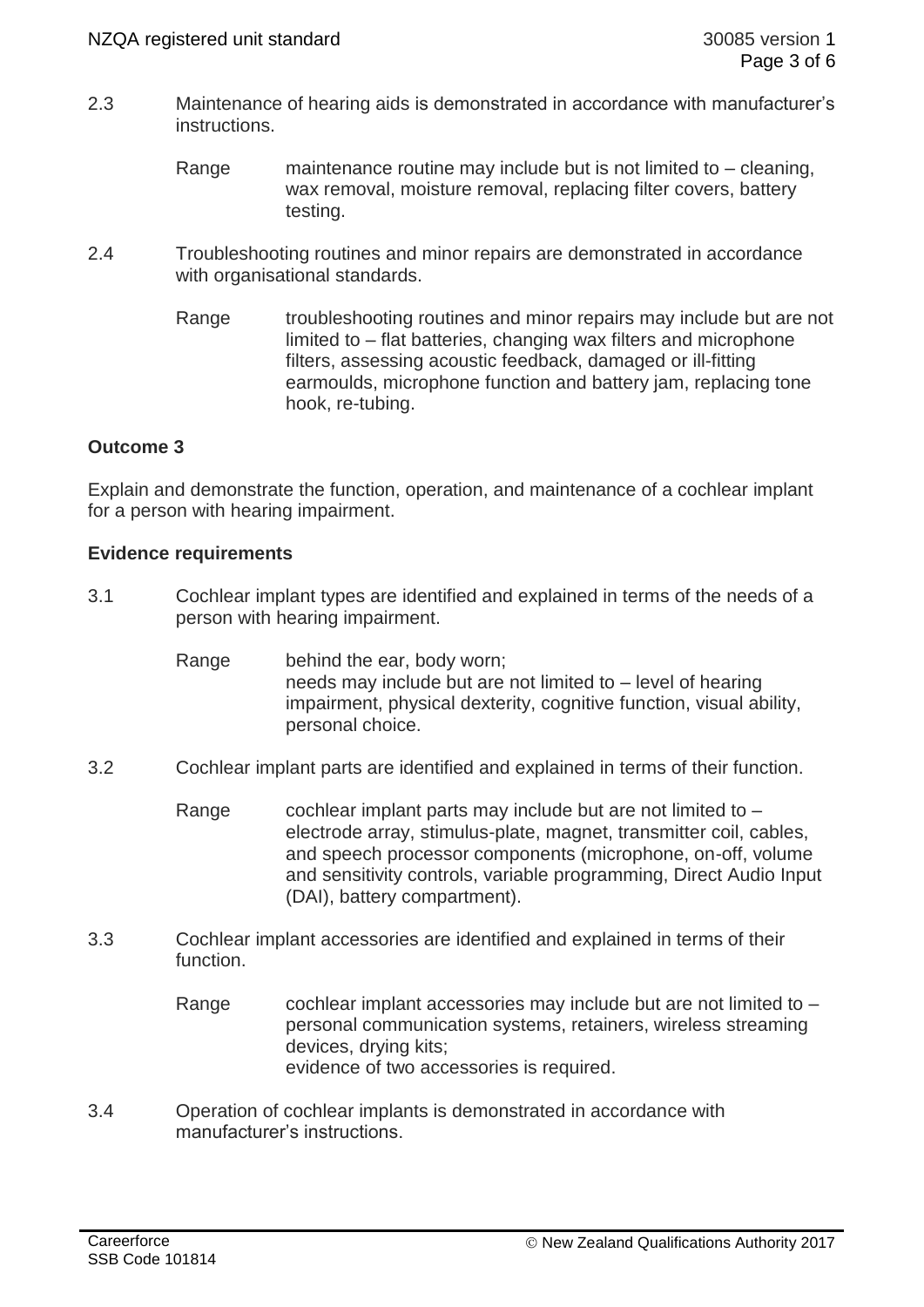- 3.5 Troubleshooting routines and minor repairs are demonstrated in accordance with organisational standards.
	- Range troubleshooting routine and minor repairs may include but are not limited to – batteries, cables, microphones, coil, speech processor, magnet strength, microphone filters.

# **Outcome 4**

Explain and demonstrate the function, operation, and maintenance of other hearing assistive technologies for a person with hearing impairment.

Range other hearing assistive technologies may include but are not limited to – alerting devices, FM remote microphones, infrared and loop systems, blue-tooth devices, sound systems, closed caption TV, specialised telephones, phone apps, personal amplifiers, maskers, sound generators; minimum of four required.

# **Evidence requirements**

- 4.1 The functions of other hearing assistive devices are explained in terms of the needs of a person with hearing impairment.
	- Range meeds may include but are not limited to level of hearing impairment, physical dexterity, visual ability, cognitive function, personal choice.
- 4.2 Operation of other hearing assistive devices is demonstrated in accordance with manufacturer's instructions.
- 4.3 Troubleshooting routines and minor repairs of other hearing assistive devices are demonstrated in accordance with organisational standards.
	- Range troubleshooting and minor repairs may include but are not limited to – batteries, cables, microphones, head and ear phones, switches, connectivity.

# **Outcome 5**

Teach the use of hearing assistive technology for a person with hearing impairment.

Range must include – either hearing aid or cochlear implant, plus two other hearing assistive devices; minimum of two clients.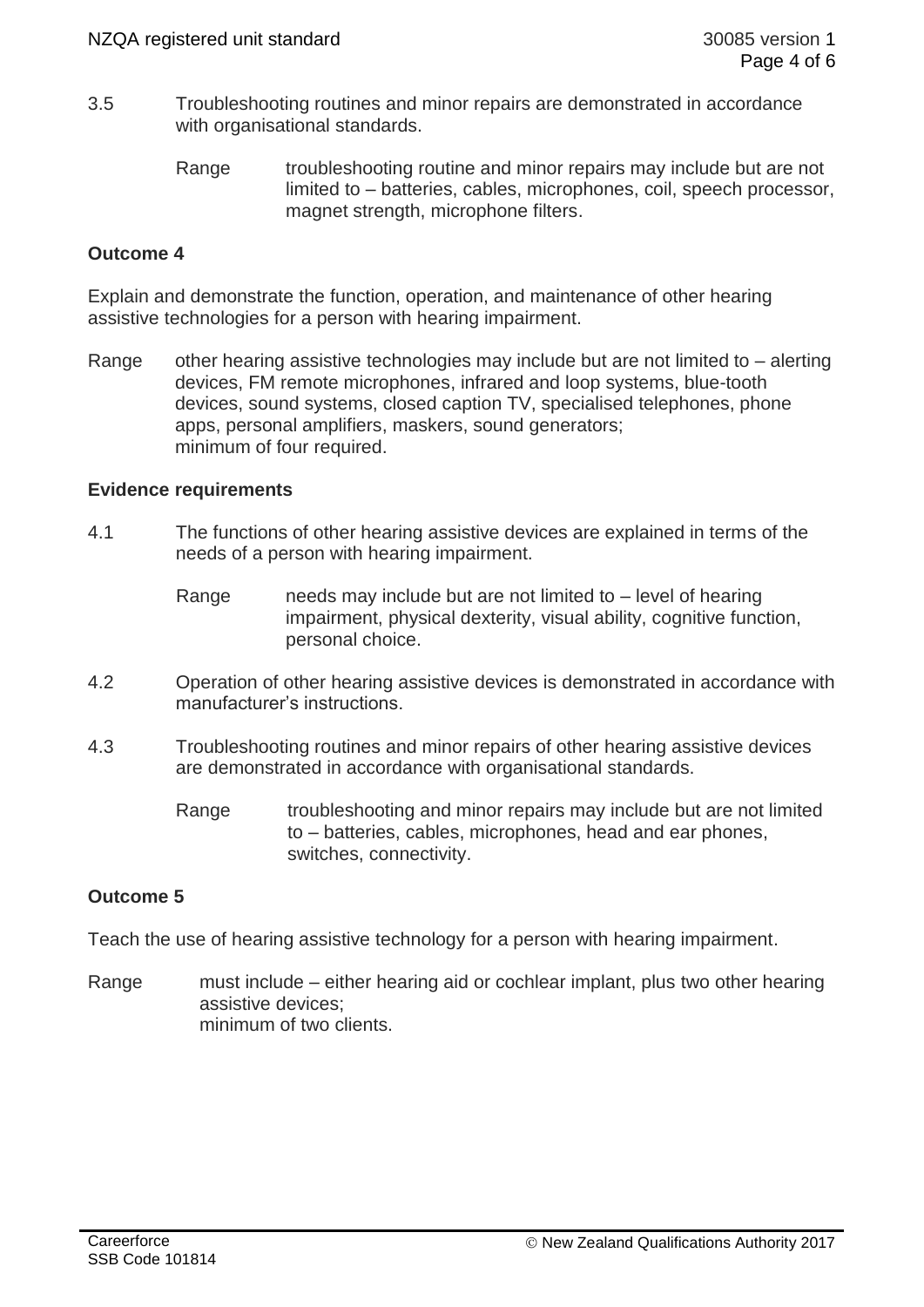## **Evidence requirements**

5.1 The hearing assistive technology is selected in consultation with the person and is appropriate to their needs.

> Range needs may include but are not limited to – level of hearing impairment, physical dexterity, visual ability, cognitive function, cost, personal choice.

- 5.2 The use of selected hearing assistive technologies is explained and demonstrated according to the needs and abilities of the person with hearing impairment.
- 5.3 The use of selected hearing assistive technologies is explained in terms of the theory that underpins each device's function.
- 5.4 Management strategies for selected hearing assistive technologies are taught in accordance with the person's needs and abilities.
	- Range strategies may include but are not limited to  $-$  referral to relevant professional or supplier, informational counselling, maintenance and troubleshooting routines, individual usage plans.

## **Outcome 6**

Evaluate own teaching of the use of hearing assistive technology for a person with hearing impairment.

#### **Evidence requirements**

- 6.1 Evaluation identifies aspects of the teaching session, if any, that could be improved.
- 6.2 Strategies for improvement of any identified aspects are suggested.

| <b>Planned review date</b> | 31 December 2022 |
|----------------------------|------------------|
|----------------------------|------------------|

#### **Status information and last date for assessment for superseded versions**

| <b>Process</b> | <b>Version</b> | <b>Date</b>   | <b>Last Date for Assessment</b> |
|----------------|----------------|---------------|---------------------------------|
| Registration   |                | 20 April 2017 | N/A                             |

| <b>Consent and Moderation Requirements (CMR) reference</b>                     | $\big  0024$ |  |  |
|--------------------------------------------------------------------------------|--------------|--|--|
| This CMR can be accessed at http://www.nzga.govt.nz/framework/search/index.do. |              |  |  |